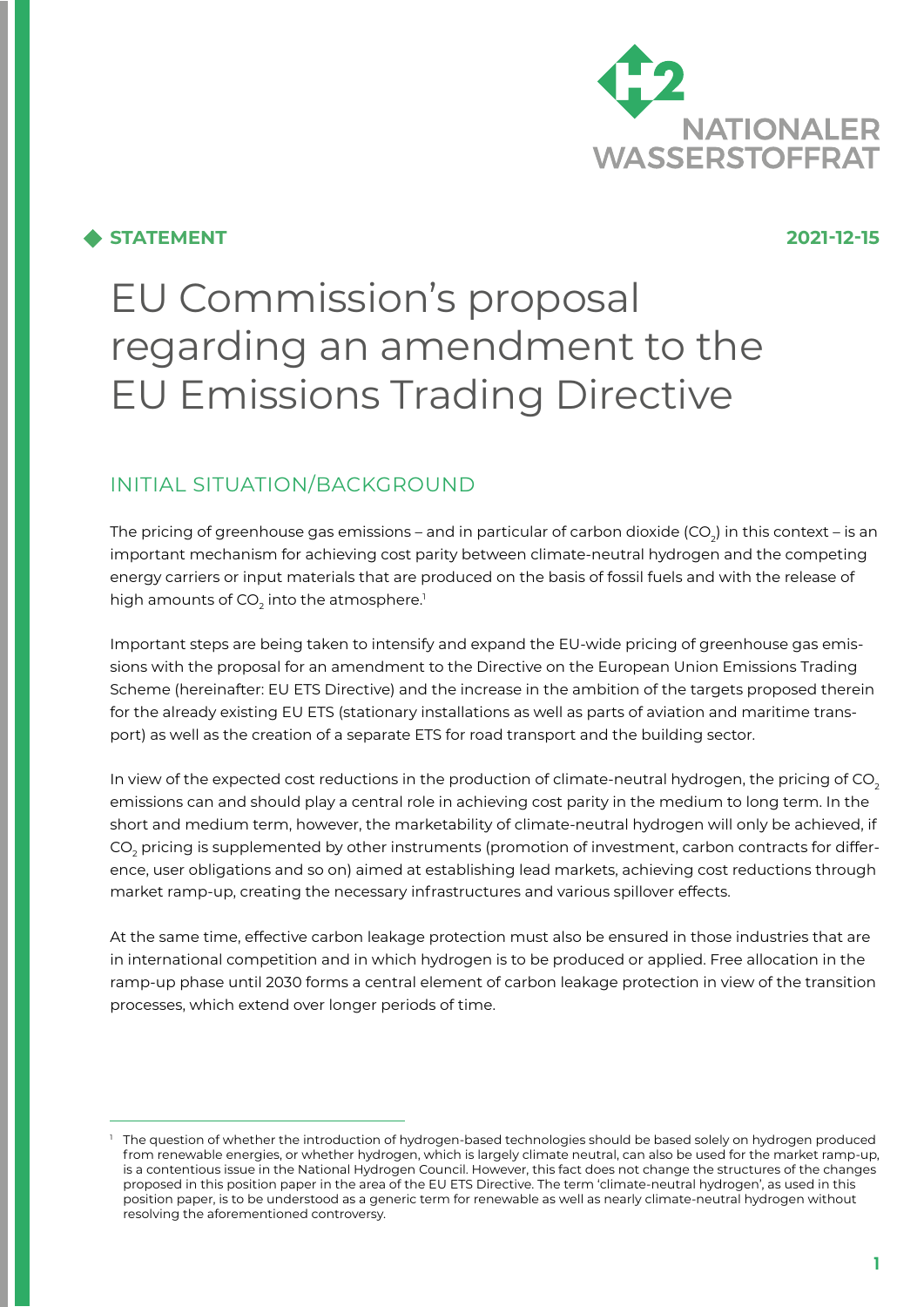This is without prejudice to the need to increase the incentive effect of CO<sub>2</sub> pricing over time.

However, a differentiated picture emerges for the two segments of greenhouse gas pricing via EU-wide uniform emissions trading schemes with the proposal on the amendment to the EU ETS Directive.

### THE EXISTING EU EMISSIONS TRADING SCHEME (EU ETS)

The EU ETS, which has been in place since 2005, with its quantity control approach and the adjustment of the number of available emission allowances (cap) planned with the amendment, is a central element of the EU climate protection architecture. This also forms the framework for the ramp-up of a hydrogen segment both in the German and EU economies in the sectors regulated by the EU ETS.

However, the prices for emission allowances (CO $_{_2}$  certificates) formed by the market in the EU ETS act in different areas with different levels of stringency.

The CO2 prices of the EU ETS have a direct effect in their full amount and thus improve the market position of climate-neutral hydrogen without distortion for electricity generation and those sectors of energy management and industry that do not receive an allocation of free CO $_{\tiny 2}$  certificates.

However, for many sectors or plants in the industrial sector regulated by the EU ETS, free allocation of emission allowances takes place for reasons of carbon leakage protection.

This is a key element in ensuring the modernisation capability of the industries during the ramp-up phase until 2030, which is mainly due to the modernisation cycles.

However, the specific procedures for allocating these free CO $_{_2}$  certificates result in a reduction of the effective CO2 prices compared to the nominal CO $_{\rm 2}$  certificate prices. This especially applies to plants in which the use of climate-neutral hydrogen can play a special role in reducing emissions and also naturally affects the attractiveness of the use of climate-neutral hydrogen. Therefore, free allocation as a central instrument of carbon leakage protection should be replaced by other effective forms of carbon leakage protection in the future, without jeopardising the ramp-up phase by 2030.

The distortion of the incentive effects via the CO $_{_2}$  pricing by the specific procedures of free allocation results primarily from two mechanisms:

- $\blacklozenge$  Firstly, the free allocation of CO<sub>2</sub> certificates takes place on the basis of product benchmarks, which are sometimes still differentiated according to production processes (in the area of steel production, for example). New plants that switch to hydrogen-based technologies will receive a free allocation at a significantly lower level than the old one being replaced, for which the issuance of free allowances will be discontinued at the time of decommissioning. The reduction of CO $_{\textrm{\tiny{2}}}$  emissions through technology change is thus reflected in the area of CO $_{\textrm{\tiny{2}}}$  costs only to a (small) extent.
- $\bullet$  Secondly, the free allocation of CO<sub>2</sub> certificates is generally adjusted at intervals of five years. The basis for this adjustment is the production development (the activity rate) of the corresponding installation.

The use of climate-neutral hydrogen in particular can have an influence on these production levels (especially in the area of conventional hydrogen production, but also in the area of petrochemicals), which means that the replacement of hydrogen with a high CO $_{\rm 2}$  load by climate-neutral hydrogen does not lead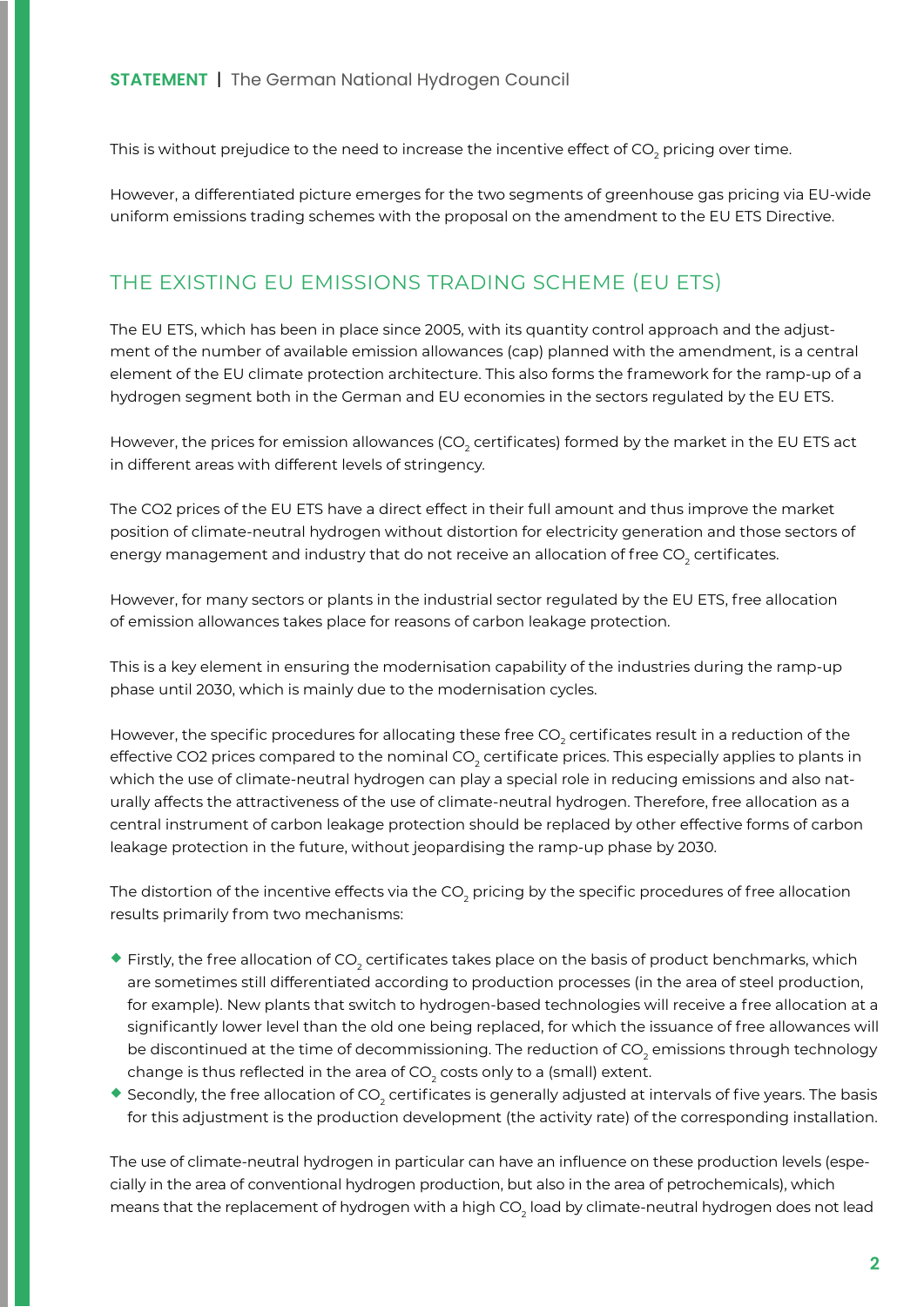to corresponding incentives via the CO $_{\rm 2}$  pricing of the EU ETS – or only to a lesser extent.

There has also been a gradual adjustment of the free allocations beyond the five-year allocation periods in cases where the activity rates change by more than 15% since the fourth trading period of the EU ETS (that is, since 2021). These changes are highly relevant for many hydrogen applications (especially in the chemical industry). Comparable problems with the incentive effects of the EU ETS also arise in other areas (above all in heat generation or for heat deliveries across plants). In these areas, corresponding correction options have been created to avoid counterproductive incentive effects, but these do not yet exist for hydrogen applications.

The challenges described have been at least partially addressed in Recital 8 of the proposal for the amendment to the EU ETS Directive. However, more precise specifications are needed for a targeted adjustment of the free allocation of CO<sub>2</sub> certificates for the second allocation period of the fourth trading period (2026 –2030):

- ¡ The same benchmarks should be applied to the same products and the benchmark definitions as well as the benchmark adjustments in the ramp-up phase until 2030 should be based on the developments in the area of conventional technologies, that is, without taking into account the share of climate-neutral production technologies. This way, the CO $_{\rm 2}$  pricing via the EU ETS can develop its undistorted incentive effect for technology change measures (which are of particular relevance for hydrogen applications) on the one hand, but the avoidance of carbon leakage effects for the plants that cannot yet be replaced promptly on the other hand also remains secured.
- The replacement of conventional hydrogen production by the supply of climate-neutral hydrogen from other plants or plants not subject to the scope of regulation of the EU ETS should be assessed analogously to the corresponding regulations in the area of heat production for the free allocation of emission certificates in such a way that the use of climate-neutral hydrogen is not distorted by the incentive effects of the CO $_{_{2}}$  pricing.
- ¡ The use of climate-neutral hydrogen should not lead to a distortion of the incentive effects from the CO $_{\textrm{\tiny{2}}}$  pricing for the use of climate-neutral hydrogen due to changes in the reference values for the free allocation of CO<sub>2</sub> allowances in the sequence of the allocation periods as well as due to adjustments during the period.

## THE NEW EU EMISSIONS TRADING SCHEME FOR ROAD TRANSPORT AND BUILDINGS (ETS-2)

The incentives through CO $_{\rm 2}$  pricing via the ETS-2 have an undistorted effect for the sectors covered through the architecture of an upstream system (that is, the regulation of the distributors of fossil fuels), as the nominal CO $_{\textrm{\tiny{2}}}$  prices also effectively take effect for the users of the fuels.

The regulatory scope envisaged for the ETS-2 (road transport and buildings) is only partially compatible with the legally binding target of climate neutrality in the EU by 2050 (emissions subject to the ETS-2 are to be reduced by 43% for the period from 2005 to 2030) in view of the coverage and the emission reduction path envisaged via the development of the cap.

Against this background, we recommend an increase in the ambition level for emission reductions in the regulatory area of the ETS-2.